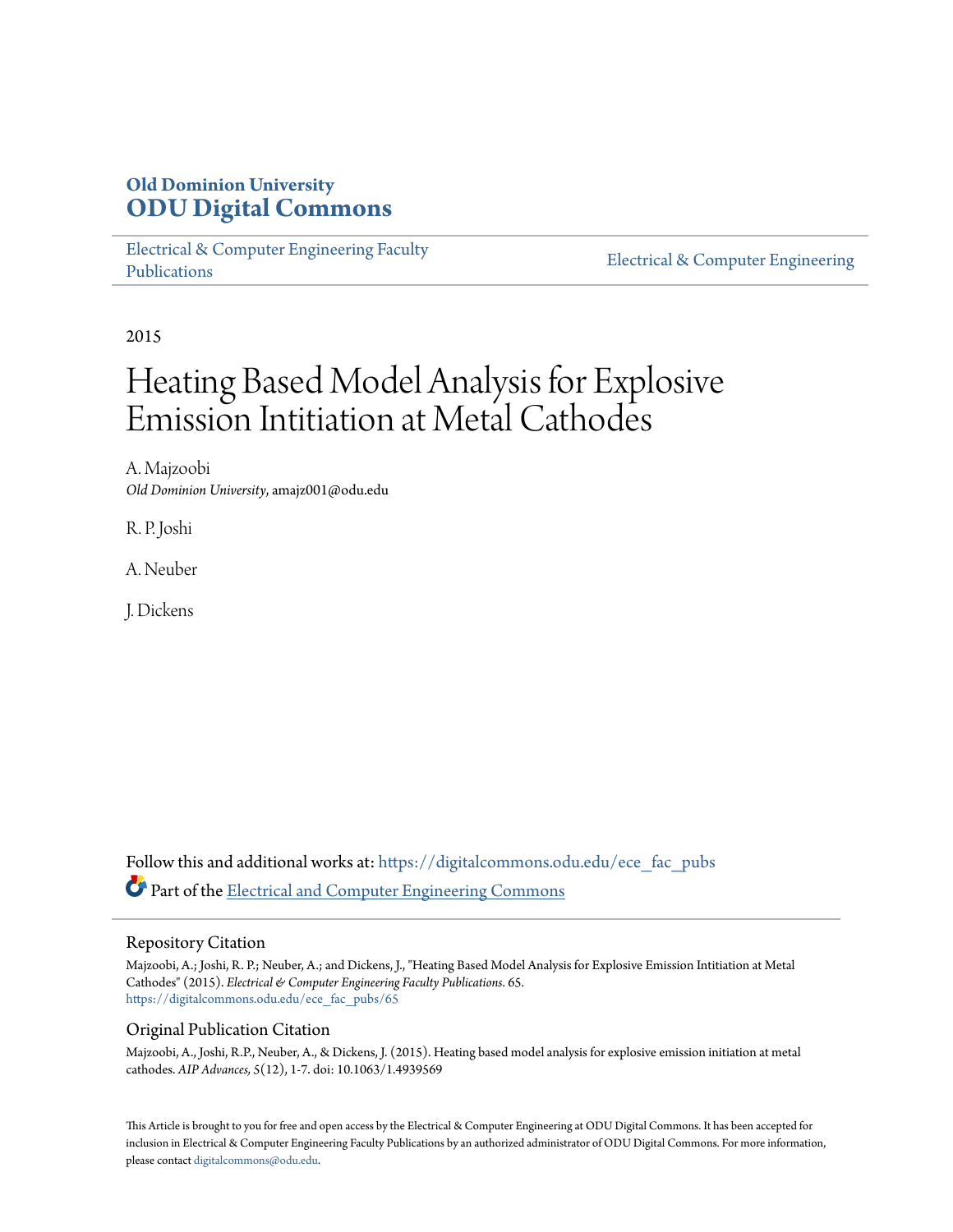

## **[Heating based model analysis for explosive emission](http://dx.doi.org/10.1063/1.4939569) [initiation at metal cathodes](http://dx.doi.org/10.1063/1.4939569)**

A. Majzoobi,<sup>1</sup> R. P. Joshi,<sup>2[,a](#page-1-0)</sup> A. Neuber,<sup>2</sup> and J. Dickens<sup>2</sup> <sup>1</sup>*Department of Electrical and Computer Engineering, Old Dominion University, Norfolk, VA 23529, U.S.A.* <sup>2</sup>*Department of Electrical and Computer Engineering, Texas Tech University, Lubbock, TX 79409, U.S.A.*

(Received 13 November 2015; accepted 21 December 2015; published online 31 December 2015)

This contribution presents a model analysis for the initiation of explosive emission; a phenomena that is observed at cathode surfaces under high current densities. Here, localized heating is quantitatively evaluated on ultrashort time scales as a potential mechanism that initiates explosive emission, based on a two-temperature, relaxation time model. Our calculations demonstrate a strong production of nonequilibrium phonons, ultimately leading to localized melting. Temperatures are predicted to reach the cathode melting point over nanosecond times within the first few monolayers of the protrusion. This result is in keeping with the temporal scales observed experimentally for the initiation of explosive emission. <sup>C</sup> *2015 Author(s). All article content, except where otherwise noted, is licensed under a Creative Commons Attribution 3.0 Unported License.* [\[http:](http://dx.doi.org/10.1063/1.4939569)//[dx.doi.org](http://dx.doi.org/10.1063/1.4939569)/[10.1063](http://dx.doi.org/10.1063/1.4939569)/[1.4939569\]](http://dx.doi.org/10.1063/1.4939569)

### **I. INTRODUCTION**

Electron emission from cathodes can provide high current densities (several  $kA/cm<sup>2</sup>$ ) for a va-riety of applications such as high power microwave generation,<sup>[1–](#page-6-0)[3](#page-6-1)</sup> free electron lasers,<sup>[4](#page-6-2)</sup> pumping of excimer lasers,<sup>[5](#page-6-3)</sup> for surface modifications and material processing,  $6,7$  $6,7$  and in vacuum electronics.  $8,9$  $8,9$ In this high voltage context, explosive electron emission has been reported.<sup>[10–](#page-6-8)[13](#page-6-9)</sup> A simple, qualitative explanation for initiation of the explosive emission is that an applied external voltage creates high electric fields (in the 10<sup>7</sup>−10<sup>8</sup> V/cm range) at cathode micro-protrusions. However to the best of our knowledge, the mechanistic details have not been thoroughly probed, nor have analyses focused on the ultrashort time scales.

For explosive emission, the current density may reach values of  $10^9$  A/cm<sup>2</sup> or higher.<sup>[14](#page-6-10)[,15](#page-6-11)</sup> At these extreme localized, nonequilibrium situations, two important aspects need to be carefully considered: (i) strong electric fields and high temperature gradients that could exist at the cathode surface. The former would likely originate from micro-protrusions on the cathode surface leading to strong field enhancements, and also have contributions from ions that may be in close vicinity of a cathode emission site, (ii) the intense fields and thermal gradients would cause significant departure of both the electron *and* phonon distribution functions from their equilibrium values. A highly nonequilibrium electric distribution, for instance, would channel energy into the lattice phonons and rapidly increase the cathode temperature, an idea discussed decades ago by Paranjape et al.<sup>[16](#page-6-12)</sup> (iii) Finally, reductions in thermal conductivity at the localized microstructures (e.g., nano-protrusions) due to reduced dimensionality<sup>[17](#page-6-13)[,18](#page-7-0)</sup> would add to the intensity and speed of material heating.

The overall process of explosive emission is complex. It likely involves stochastic initiations at nano-protuberance over the cathode surface which function as strong field enhancement sites; ionization of vapors that further enhance local electric fields; subsequent quenching of a site as material is explosively blown away changing the micro-geometry; and the creation of new emissive sites as emitted ions approach neighboring sites. Here we merely present a simple, physics-based

2158-3226/2015/5(12)/127237/7 **5**, 127237-1 © Author(s) 2015



<span id="page-1-0"></span><sup>&</sup>lt;sup>a</sup>email: [ravi.joshi@ttu.edu](mailto:ravi.joshi@ttu.edu)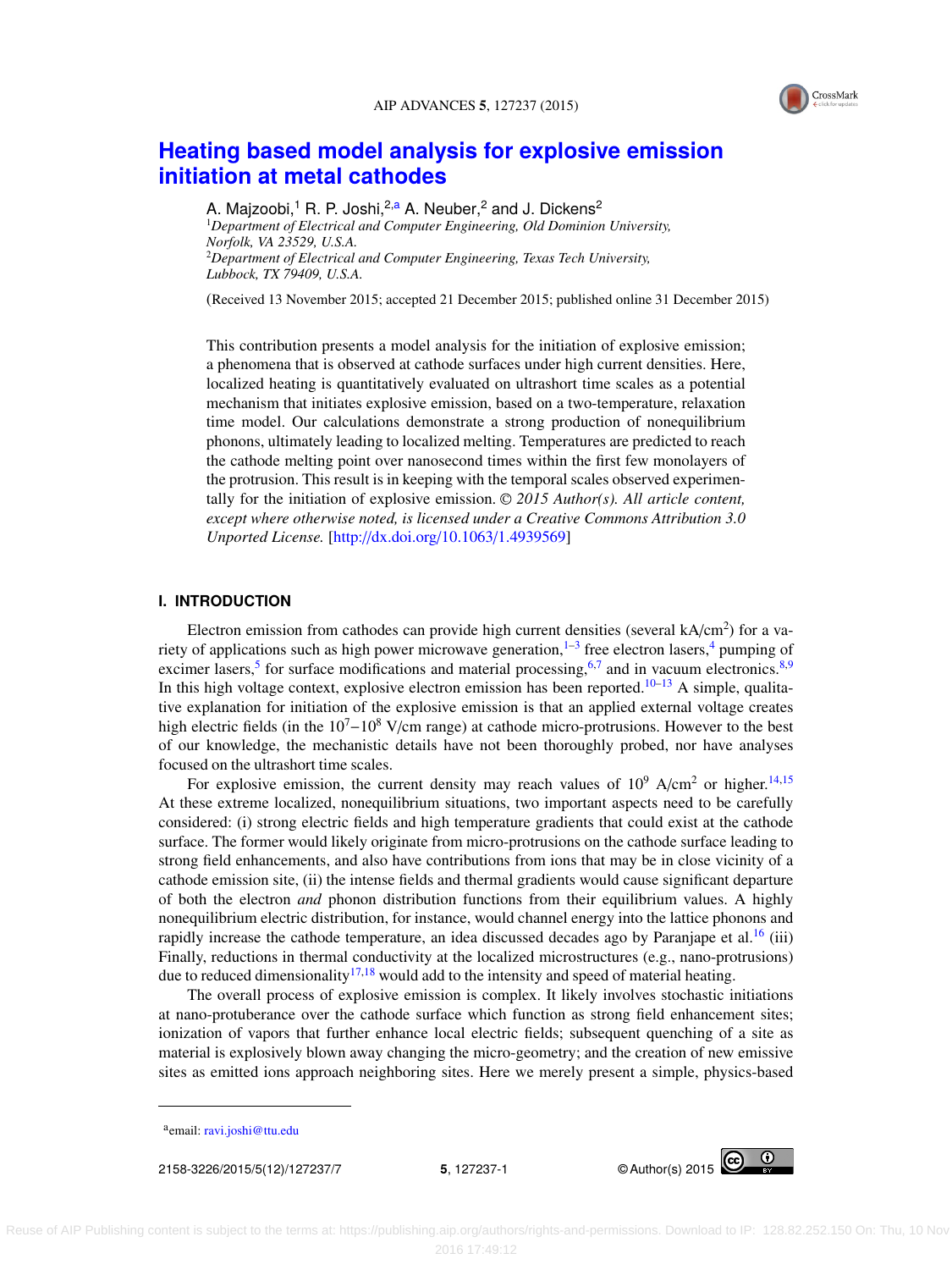quantitative analyses of the early initiation process which is known to occur over nanosecond scales, and modestly focus on the quantitative thermal aspects. We assume the hot-electrons at cathode tips produce non-equilibrium phonons that ultimately leads to localized melting and mass ejection. It is entirely possible that the presence of ions near the emitting surface could lower and thin the potential barrier, thereby enhancing cathode currents. However, a long-duration, self-consistent inclusion of dynamic many-body, localized effects are beyond the present scope. Our analysis includes the time-evolution of temperatures at the cathode surface. The melting point is predicted to be reached on the order of a few tens of nanoseconds, in keeping with time-scales observed for the explosive emission phenomenon.

### **II. MODEL ANALYSIS**

Our discussion of the mathematical model given in this section revolves around the following overall process sequence hypothesized for the initiation of explosive emission: (a) initial existence of random nano-protrusions at the cathode surface that leads to strong localized electric field enhancements. (b) Electron emission from such sharp corners and high-field points on the surface. (c) This leads to material heating in the neighborhood of the emission point due to energy transfer to the lattice via electron-phonon interactions. Thus, hot electrons driven by the electric field, and arriving from the metal base to the cathode surface, create nonequilibrium phonons with effective temperatures that depend on details of the wavevector-dependent, electron-phonon interactions, and the anharmonic phonon-phonon relaxation processes. (d) Localized cathode heating can ultimately produce material ejection from cathode tips due to vaporization at high local temperatures, an aspect that has been observed in experiments.<sup>[19,](#page-7-1)[20](#page-7-2)</sup> (f) Material ejection dynamically alters the emitter shape and aspect ratio. This would probably change the field distribution at the surface, and could quench or smoothen nano-emissions at some locations, while initiating new localized sources of emission at different sites (e.g., along the rim of a newly formed crater). Thus dynamic, random, nucleation sites for emission can be expected, and have indeed been observed experimentally.<sup>[11](#page-6-14)</sup> (g) The presence of positive ions from the ejected material would work to enhance the fields, especially at small distances from the cathode. This field enhancement, coupled with ion-induced barrier thinning and lowering, $^{21}$  $^{21}$  $^{21}$  would work to continue the process.

For a protruding ridge as may likely exist on the surface of an emitting cathode, the field enhancement factor can easily be obtained through conformal mapping techniques.<sup>[22,](#page-7-4)[23](#page-7-5)</sup> Details have been discussed by our group<sup>[24,](#page-7-6)[25](#page-7-7)</sup> and field enhancements by factors in excess of  $10^3$  shown to result for an emitter height of 10 µm and a 20 nm width. Furthermore, the presence of an ion (whether due to a separate material ejection and its subsequent ionization, or in the plasma surrounding the cathode), would alter the surface electric fields and lower the barrier for electron tunneling. This notion of ion-induced field enhancements is well known.<sup>[21,](#page-7-3)[26](#page-7-8)[,27](#page-7-9)</sup>

The above qualitative assertion is that high fields at nano-protrusions could be established and lead to strong electron emission currents under high biasing. The role of Joule heating due to such currents, which is the main focus of this contribution, is discussed next. Energy gained by electrons from the electric field, shifts their distribution to high energies. This excess energy is transferred to the lattice due to electron-phonon collisions, which creates "hot/nonequilibrium" phonons over time. Here we use the classical two-temperature model<sup>[28–](#page-7-10)[30](#page-7-11)</sup> to analyze the problem which assigns different temperatures to electrons  $(T_e)$  and phonons  $(T_L)$ . This model has more recently been applied to study electron-phonon coupling in pulsed irradiated metal films.<sup>[31](#page-7-12)</sup> The electron-electron interactions are assumed to be sufficiently strong to ensure a heated-drifted Maxwellian electron distribution within the metallic cathode. The time-dependent evolution can then be expressed in terms of the following coupled equations:

<span id="page-2-1"></span><span id="page-2-0"></span>
$$
C_e \frac{dT_e}{dt} = \frac{E^2}{\rho} - \sum_{q,j} \hbar \omega(q) \left[ \frac{N_j(q, T_e) - N_j(q)}{\tau_{e-ph}(q)} \right],\tag{1a}
$$

$$
\frac{\delta N_j(q)}{\delta t} = \frac{N_j(q, T_e) - N_j(q)}{\tau_{e-ph}^j(q)} + \frac{N_j(q, T_0) - N_j(q)}{\tau_x^j},\tag{1b}
$$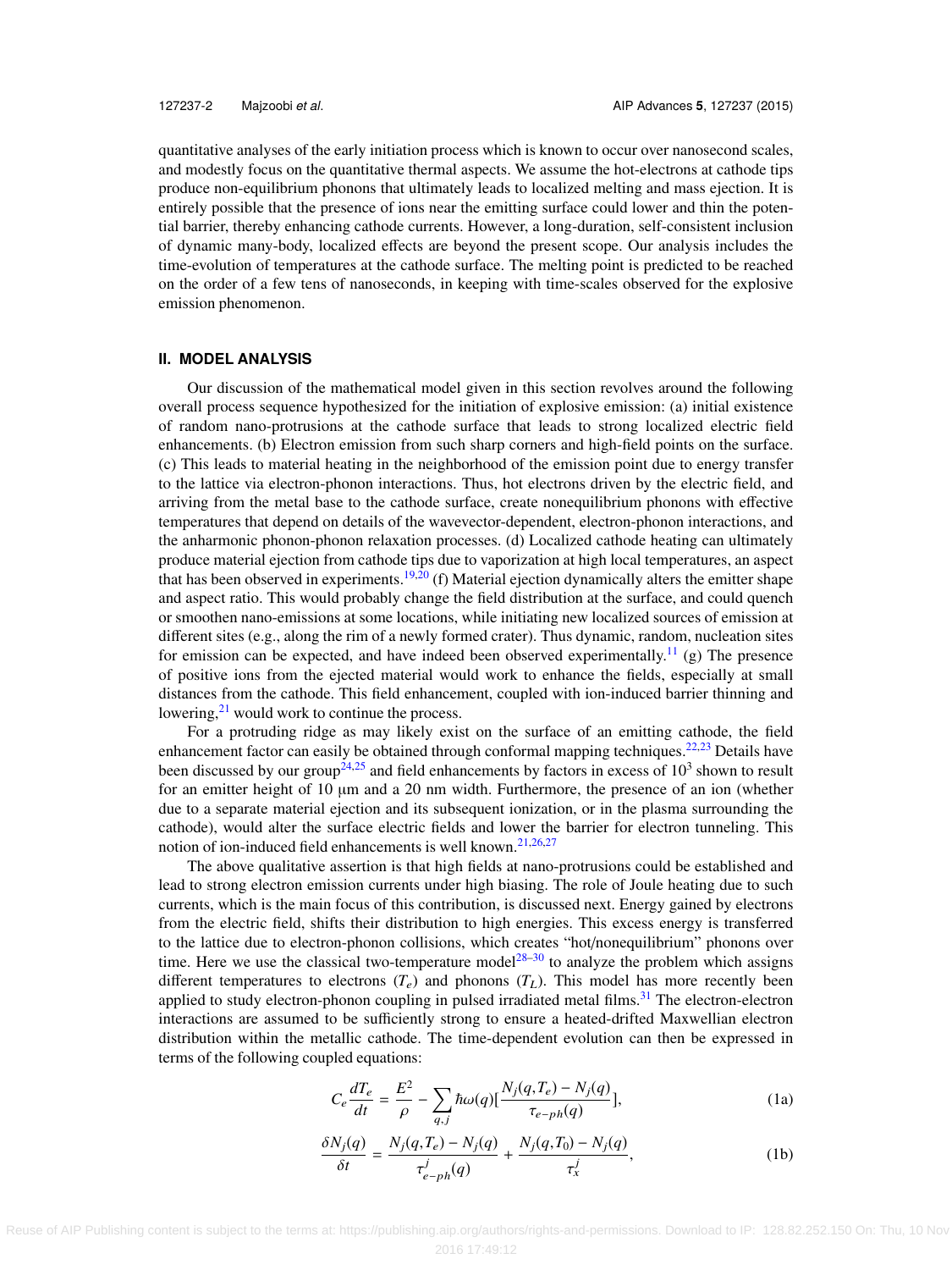where  $T_e$  represents the electron temperature,  $N_i(q, T_e)$  is the phonon population at wavevector *q* at the electron temperature, the  $j<sup>th</sup>$  mode represents either a longitudinal optical (LO) or transverse optical (TO) phonon,  $\rho$  is the metal resistivity,  $\omega$  is the wavevector dependent phonon frequency,  $\overline{C_e}$ [=  $\pi^2 n kT_e/(2T_F)$ ] is the electron specific heat,  $T_F$  the Fermi temperature, and  $T_0$  the ambient temperature. Also,  $\tau_{e-ph}^{j}(q)$  and  $\tau_{x}^{j}(q)$  are the characteristic times for electron-phonon scattering and phonon-phonon (decay) interactions. The term  $E^2/\rho$  in Eqn. [\(1a\)](#page-2-0) denotes a heat source. The coupling between the two sub-systems (electron and phonon) works to drive the system towards coupling between the two sub-systems (electron and phonon) works to drive the system towards *T*<sub>e</sub> ∼ *T*<sub>L</sub>. From the time-dependent phonon distribution  $N_j(q, T_L)$ , the phonon temperature *T*<sub>L</sub>(*t*) can be determined via the Bose-Einstein distribution function as:  $N_j(q, T_L) = 1/[exp(\hbar \omega)/(kT_L) - 1]$ . The electron-phonon scattering rate  $\tau_{e-ph}^{j}(q)$  in Eqn. [\(1b\)](#page-2-1) is given by:<sup>[32](#page-7-13)</sup>

$$
\tau_{e-ph}^{j}(q) = \Xi^{2} m^{2} q / (2\pi \hbar^{3} \rho_{M}),
$$
\n(2)

where  $\mathcal E$  is the deformation potential, *m* the electron mass, and  $\rho_M$  the metal density. Finally, have the following representative values:  $\mathcal{E} = 3.77 \text{ eV}, \rho_M = 8.96 \times 10^3 \text{ kg/m}^3, \hbar \omega = 24.8 \text{ meV}, m$ <br> $\sigma = 9.1 \times 10^{-31} \text{ Kg}$  and  $C = 70.868 \text{ T}$ . For simplicity only the longitudinal optical (LO) phonon  $x_{\rm x}^{j}(q) = 1.4285 \times 10^{39} q^{-5}$  second.<sup>[33](#page-7-14)</sup> For a typical metal electrode (e.g., a copper cathode) one would  $= 9.1 \times 10^{-31}$  Kg, and  $C_e = 70.868$   $T_e$ . For simplicity only the longitudinal optical (LO) phonon energy  $\hbar \omega$  has been considered, though other modes such as the transverse optical (TO) modes would exist and contribute as well. Strictly, the resistivity  $\rho$  depends on the temperature due to the electron-phonon interactions. For example, the resistivity of metals (assuming pure materials without any impurities or imperfections) is expressed by the well-known Bloch-Gruneisen expres-sion.<sup>[34–](#page-7-15)[37](#page-7-16)</sup> As a result, the resistivity scales with temperature T (in degrees Kelvin) as  $T^5$  at low temperatures and varies linearly at high temperatures. In the case for copper, values of resis-tivity have been extensively studied and reported by Matula.<sup>[35](#page-7-17)</sup> So for example, a resistivity of 1.723x10<sup>−</sup><sup>8</sup> Ωm at 300◦ K and a value of 8.62x10<sup>−</sup><sup>8</sup> Ωm at 1200◦ K were reported. A curve fit to the values reported was used to incorporate a temperature-dependent resistivity in the present calculations.

### **III. SIMULATION RESULTS AND DISCUSSIONS**

The role of electron heating and energy transfer to the phonon system leading to the formation of "hot phonons" was probed through numerical simulations. Figures  $1(a)$  and  $1(b)$  show the phonon population as a function of wavevector taking a copper electrode as an example, at two different electric fields of  $2\times10^3$  V/m and  $4\times10^3$  V/m. These chosen fields are much lower in amplitude as compared to the enhanced values outside the cathode. This reduction would result from screening within the cathode. For a copper electrode, the electron density "*n*" is about 8.5×10<sup>22</sup> cm<sup>-3</sup>, which yields a Thomas-Fermi screening length "*r*<sub>*TF*</sub>" of about 0.55 Å. Hence, for spatial distances of about 0.8 nm or lower, the electric fields near the surface of the protrusion would spatial distances of about 0.8 nm or lower, the electric fields near the surface of the protrusion would be well above  $2\times10^3$  V/m, but would fall to much lower values deeper into the metal. The four simulated curves in each figure shown correspond to snapshots at time instants of 1ns, 2ns, 4ns and 8 ns. As might be expected, the phonon distributions grow larger with time as energy from the electrons is continually transferred to the phonons. Transforming the phonon distributions into effective temperature leads to the temporal evolution of  $T_L(t)$ . The results for  $T_L(t)$  are shown in Figs. [2\(a\)](#page-5-0) and [2\(b\)](#page-5-0) at two different phonon wavevectors of  $q = 5 \times 10^7 \text{m}^{-1}$  and  $q = 10^9 \text{m}^{-1}$ , respectively. Each figure shows three curves at the electric fields of  $2\times10^3$  V/m,  $3\times10^3$  V/m, and  $4\times10^3$  V/m. In all cases, the effective temperature starts at the ambient value of 300 K, but slowly increases over time. As may be expected, the fastest rise in temperature occurs at the highest electric field value due to the largest value of the heat source term. Based on a melting temperature of ∼ 1358K for copper, melting is predicted to occur at roughly around 25 ns for the electric field of  $4\times10^3$  V/m. However, this is a slightly conservative estimate since the electric fields nearer the surface would be somewhat higher (as necessitated by the monotonic Thomas-Fermi distribution), leading to a shorter duration to explosive emission. Besides, the thermal conductivity for copper would likely be lower at the nano-protrusion due to reduced dimensionality. The basic point is that as the characteristic size of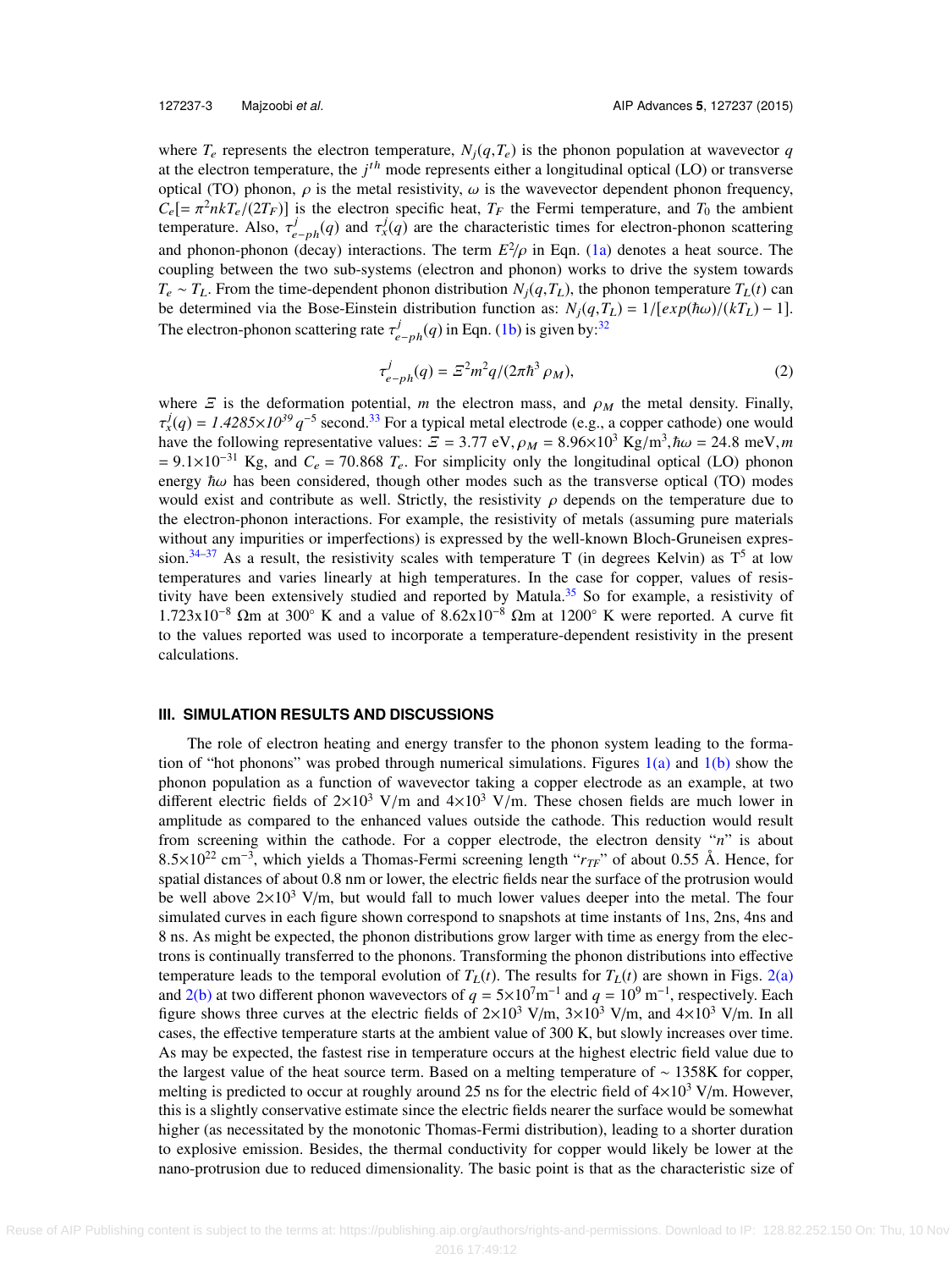<span id="page-4-0"></span>

FIG. 1. Phonon population versus wavevector for copper at electric fields of: (a)  $2\times10^3$  V/m, and (b)  $4\times10^3$  V/m.

protrusions is reduced towards nanoscale dimensions, the emitter length-scales begin to get comparable to both the wavelength and mean free path of the heat carriers. This leads to a decrease in the thermal conductivity of the nanostructures compared to their bulk counterparts. In terms of the physics, the reduction occurs for two reasons: (a) Modifications in the phonon dispersion relation, and (b) sharp increases in diffuse interface scattering as the surface-to-volume ratio is enhanced for the nano-protrusions with decreasing dimensions. As a result, depending on the number and sizes of the protrusions at metallic electrodes, one could have a distribution of thermal conductivities. Among these, some sites/protrusions could have sharply reduced values, leading to much faster localized heating and subsequently quicker melting.

In any event, this predicted time scale is roughly in agreement with explosive emission and the observed melting of cathode microtips reported in the literature.<sup>[11](#page-6-14)</sup> Furthermore, since the field magnitudes assumed in these computations correspond to field penetration that is on the order of 0.75 nm into the copper electrode, the melting predicted here would roughly occur over at least the topmost two monolayers of the protrusion.

For completeness, simulation results showing the temperature evolution for electrons and phonons at an electric field of  $4x10^3$  V/m are presented in Fig. [3.](#page-5-1) The  $5\times10^7$ m<sup>-1</sup> wavevector was chosen for the phonon curve. The results indicate that after starting at room temperature, the values monotonically increase since the electric field is continually applied. As expected, the electron temperatures remains slightly higher those for the phonons. However, a very slow reduction in the temperature difference can be seen.

The above calculations have attempted to present a simplified analysis into the initial development of the explosive emission process. More complex effects such as the ejection of electrons that could produce Freidel oscillations and modify the surface field, $38$  or the electric-field guided surface inhomogeneities,<sup>[39](#page-7-19)</sup> would work to further enhance currents. These higher-order effects would lend greater support to our current-driven localized heating scenario.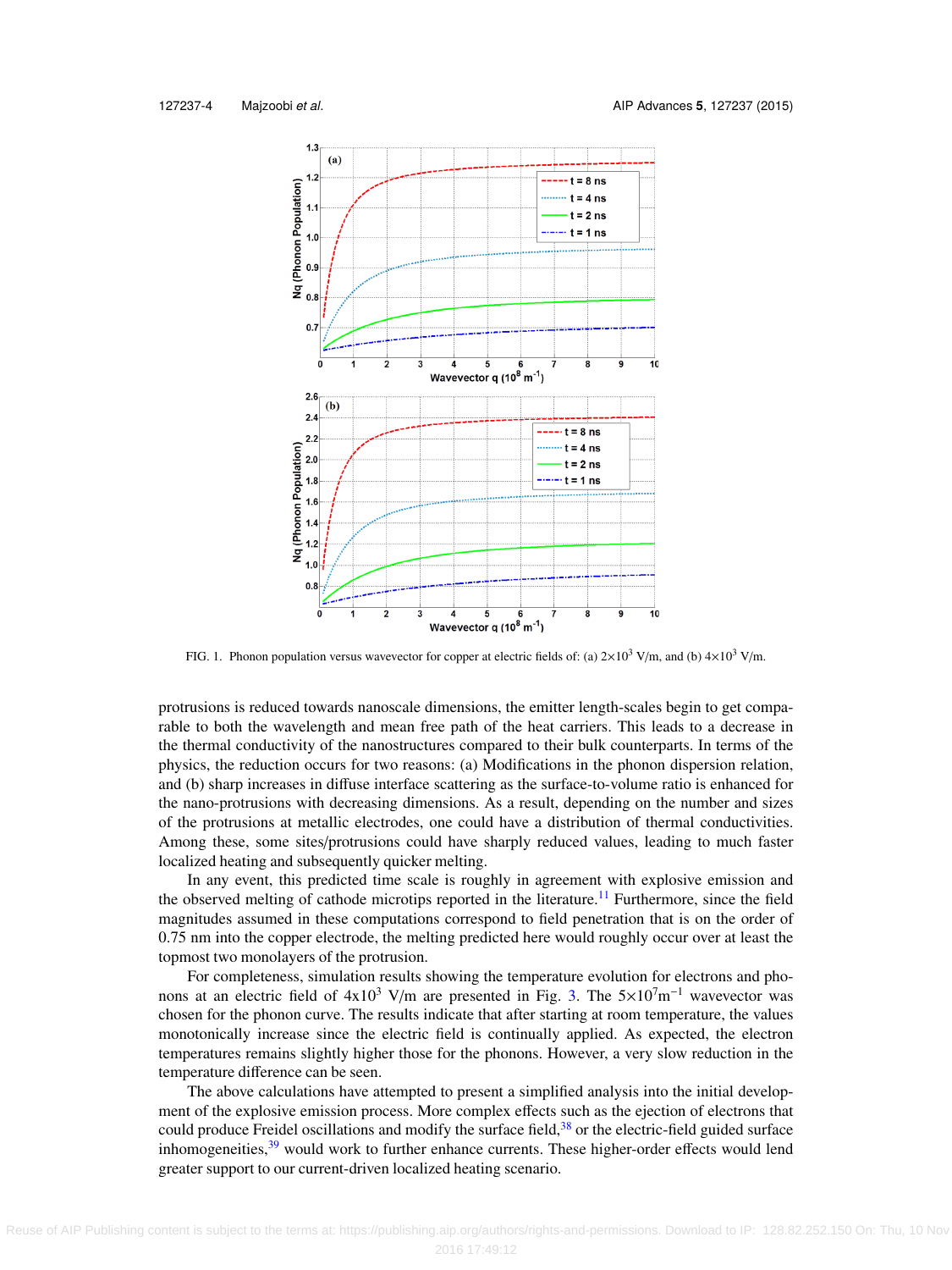<span id="page-5-0"></span>

FIG. 2. Phonon temperature versus time for copper cathode at different phonon wavevectors of: (a)  $5\times10^{7}$ m<sup>-1</sup>, and (b)  $10^9$  m<sup>-1</sup>.

A single LO phonon mode was used in the calculations. However, the scheme presented here can easily be extended to include the temporal evolution of transverse-phonons in the presence of anharmonic (decay) processes. A simple yet important route to the generation of transverse phonons is through energy relaxation of the longitudinal phonons by spontaneous three-phonon processes. The three-phonon processes would produce two transverse modes with different relaxation rates. This complexity can easily be addressed by having, for example, four instead of two rate equations, but is beyond the present scope. Finally, we have chosen to use simple lumped and constant parameters, such as the value for the decay rate. These parameters could, in general, depend on the local temperature $40$  and wavevector values. Furthermore, geometric confinement at

<span id="page-5-1"></span>

FIG. 3. Simulation results showing the temporal evolution of the temperatures for electrons and  $(5\times10<sup>7</sup>m<sup>-1</sup>$  wavevector) phonons at an electric field of  $4x10^3$  V/m.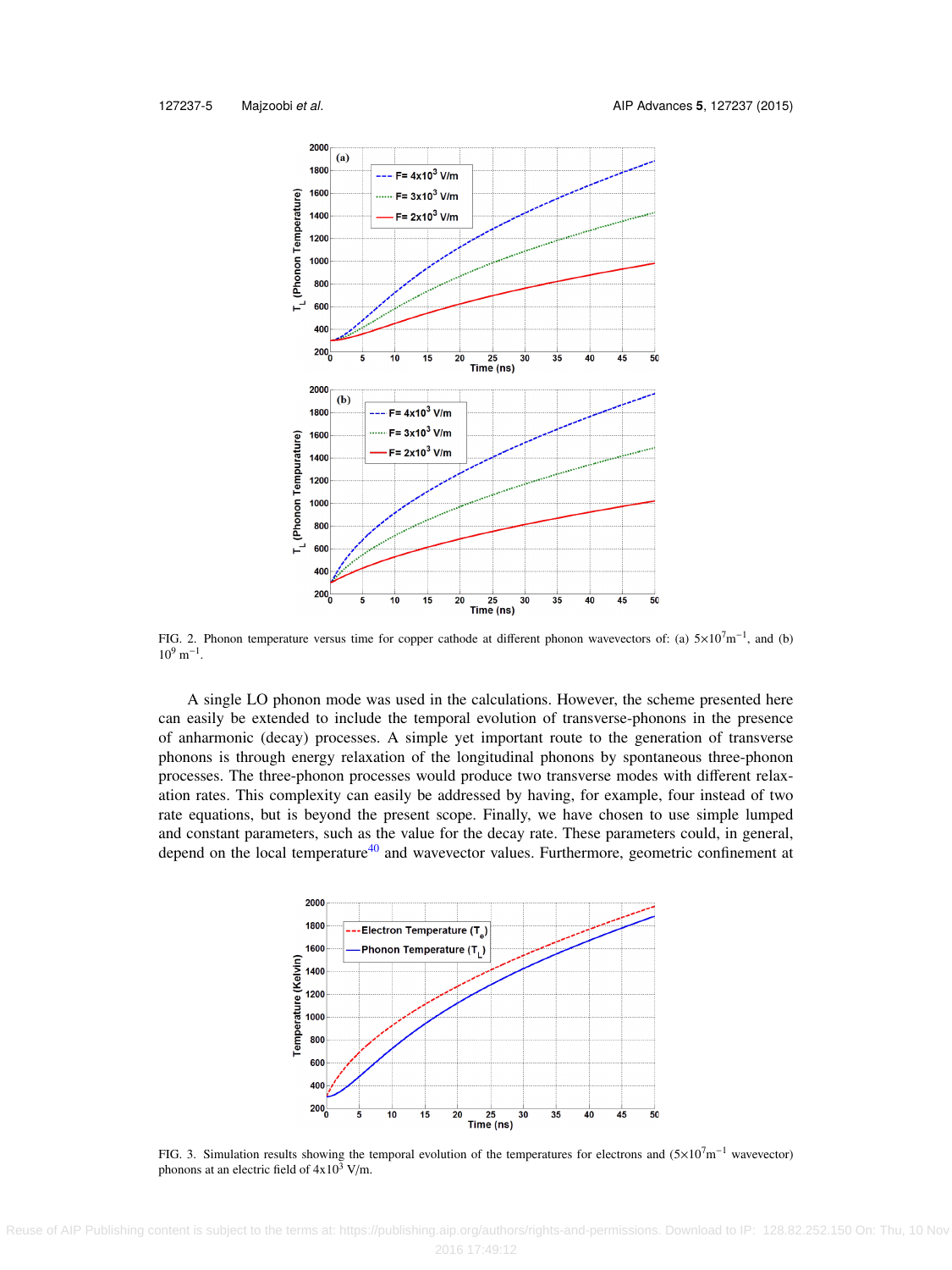nano-protrusions would modify the phonon dispersion and shorten phonon mean free paths at the boundaries leading to increased phonon relaxation rates and decreased thermal conductivity.<sup>[41](#page-7-21)</sup> This would hasten the temperature rise and reduce the initiation times for explosive emission. Hence, the present calculations for explosive emission provide a somewhat conservative estimate.

As a final comment, field-assisted evaporation of atoms from a few surface monolayers was first postulated by Müller, $42$  and studied more recently based on molecular dynamics simulations for a copper nanotip under high electric fields in the  $1-100 \text{ GV/m}$  range.<sup>[43](#page-7-23)</sup> These are excessively high field values, which are likely not attainable in actual experiments. However, the synergistic role of heating could allow for explosive emission at much lower electric fields as used in the present analysis. A more subtle aspect concerns the origin of the nano-protrusions which enhance the local electric fields and support a large current. It is possible that Maxwell stress exerted by an external electric field on the metal containing local voids or dissolved gas *near the surface* could lead to plastic deformation and the dynamic formation of surface nano-protrusions. However, the study of this scenario will require detailed molecular dynamics simulations and is beyond the present scope, and will be reported elsewhere.

### **IV. CONCLUSIONS**

The initiation process and time-dependent dynamics of explosive emission from cathodes carrying high current densities was analyzed based on a simple two-temperature, relaxation time model. Such emission has been observed experimentally, and seen to develop over nanosecond time scales. Our results for copper cathodes showed a strong build-up of nonequilibrium phonons. Furthermore, transfer of the kinetic energy gained by the electrons to the phonon system would raise the local lattice temperature to the melting point within about  $\sim$  25 nanoseconds. This timescale is in keeping with experimental observations for the initiation of explosive emission. A logical extension of the model could be atomistic simulations of evaporation at metal nanotips that account for both local heating and the presence of high electric fields in a coupled manner, with inclusion of electromechanical displacements at (or near) the surface.

### **ACKNOWLEDGEMENTS**

The authors acknowledge useful discussions with D. Shiffler (AFRL). The work was supported in part from by the Office of Naval Research under grant N00014-13-1-0567, and by AFOSR grant FA95501010106, "Collaborative Research on Novel High Power Sources for and Physics of Ionospheric Modification".

- <span id="page-6-1"></span><sup>3</sup> R. B. Miller, W. F. McCullough, K. T. Lancaster, and C. A. Muehlenweg, [IEEE Trans Plasma Sci.](http://dx.doi.org/10.1109/27.142834) 20, 332 (1992).
- <span id="page-6-2"></span><sup>4</sup> I. Ben-Zvi, *Physica* C 441, 21 (2006).
- <span id="page-6-3"></span>5 I. Okuda, E. Takahashi, and Y. Owadano, [Japanese Journal of Applied Physics, Part 1: Regular Papers and Short Notes and](http://dx.doi.org/10.1143/JJAP.40.5407) [Review Papers](http://dx.doi.org/10.1143/JJAP.40.5407) 40, 5407 (2001).
- <span id="page-6-4"></span><sup>6</sup> S. Hao, C. Dong, M. Li, X. Zhang, and P. Wu, [International Journal of Modern Physics B](http://dx.doi.org/10.1142/S0217979209061512) 23, 1713 (2009).
- <span id="page-6-5"></span><sup>7</sup> X. X. Lin, Y. T. Li, B. C. Liu, F. Du, S. J. Wang, L. M. Chen, L. Zhang, X. L. Liu, J. L. Ma, X. Lu, W. M. Wang, Z. Y. Wei, and J. Zhang, [Laser Part. Beams](http://dx.doi.org/10.1017/S0263034611000668) 30, 39 (2012).
- <span id="page-6-6"></span><sup>8</sup> G. Gaertner, [J. Vac. Sci. Technol. B](http://dx.doi.org/10.1116/1.4747705) 30, 060801 (2012).
- <span id="page-6-7"></span><sup>9</sup> A. Persaud, O. Waldmann, R. Kapadia, K. Takei, A. Javey, and T. Schenkel, [Rev. Sci. Instrum.](http://dx.doi.org/10.1063/1.3672437) 83, 02B312 (2012).
- <span id="page-6-8"></span><sup>10</sup> G. A. Mesyats, JETP Lett. 7, 95 (1993).
- <span id="page-6-14"></span><sup>11</sup> G. A. Mesyats, [Herald of the Russian Academy of Sciences](http://dx.doi.org/10.1134/S1019331614040017) **84**, 242 (2014).
- <sup>12</sup> E. Garate, R. MacWilliams, D. Voss, A. Lovesee, K. Hendricks, T. Spencer, M. C. Clark, and A. Fisher, [Rev. Sci. Instrum.](http://dx.doi.org/10.1063/1.1146504) 66, 2528 (1995).
- <span id="page-6-9"></span><sup>13</sup> R. B. Miller, [Journ. Appl. Phys.](http://dx.doi.org/10.1063/1.368567) 84, 3880 (1998).
- <span id="page-6-10"></span> $14$  S. A. Barengolts, M. Y. Kreindei, and E. A. Litvinov, [Surf. Sci.](http://dx.doi.org/10.1016/0039-6028(92)91008-Y) 266, 126 (1992).
- <span id="page-6-11"></span><sup>15</sup> V. G. Pavlov, A. Rabinovish, and V. N. Shrednik, Zh. Tech. Fiz. (In Russian) 45, 2126 (1975).
- <span id="page-6-12"></span><sup>16</sup> V. V. Paranjape and B. V. Paranjape, [Phys. Rev.](http://dx.doi.org/10.1103/PhysRev.166.757) 166, 757 (1968).
- <span id="page-6-13"></span><sup>17</sup> D. G. Cahill, W. K. Ford, K. E. Goodson, G. D. Mahan, A. Majumdar, H. J. Maris, R. Merlin, and S. R. Phillpot, [Journ.](http://dx.doi.org/10.1063/1.1524305) [Appl. Phys.](http://dx.doi.org/10.1063/1.1524305) 93, 793 (2003).

<span id="page-6-0"></span><sup>1</sup> *High Power Microwaves*, 2nd ed., edited by J. Benford, J. Swegle, and E. Schamiloglu (Taylor and Francis, Boca Raton, 2007).

<sup>2</sup> *High Power Microwave Sources and Technologies*, edited by R. J. Barker and E. Schamiloglu (IEEE Press/John Wiley and Sons, New York, 2001).